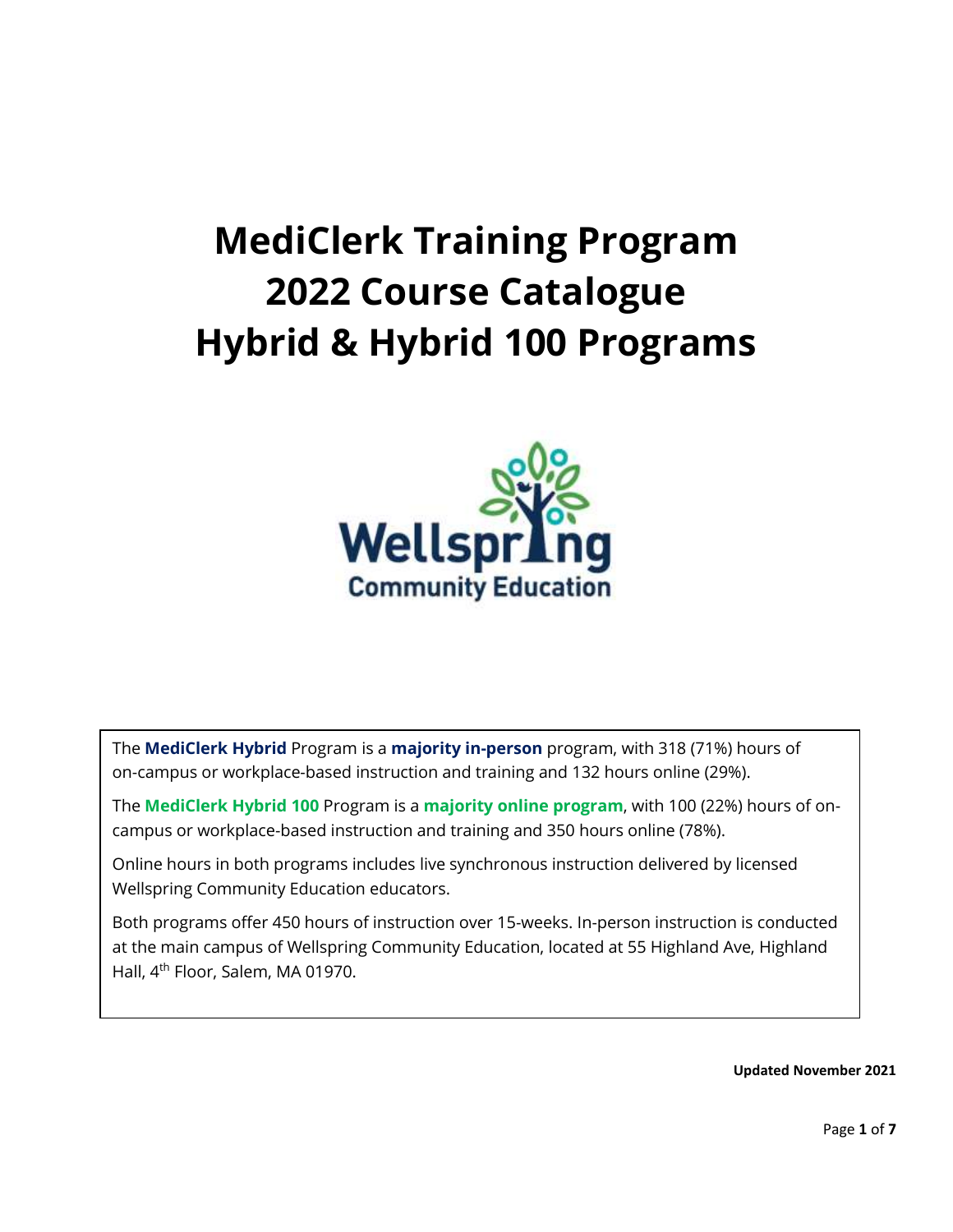## **Introduction to Computers** (Course ID #100)

The course will offer an introduction to the basic techniques of word processing, spreadsheets, presentations, and contact management software and the particular techniques of Microsoft Word & Google Docs; Microsoft Excel & Google Sheets, Microsoft PowerPoint & Google Slides, and Outlook and Gmail. Upon successful completion of the course, the student will be able to utilize these tools in any office, professional or academic work situation to create and edit documents, manage contacts and appointments, as well as participate in workgroup collaboration. **Hybrid: 68 In-Person Hours**

### **Hybrid 100: 68 Online Hours**

### **Medical Terminology (**Course ID #101)

The course is designed to give students the fundamental knowledge and understanding of medical language used by health care professionals. Students will learn to define and construct complex medical terms by first mastering basic term components including general prefixes, suffixes, and roots. Emphasis is on spelling, word drills, pronunciation exercises, and definition of words. Students will develop a medical vocabulary by learning additional term components relating to each body system. Majority of course will be delivered via live synchronous online instruction. **Hybrid: 2 In-Person Hours/48 Online Hours**

#### **Hybrid 100: 50 Online Hours**

### **Medical Keyboarding (**Course ID #102)

The course introduces keyboarding techniques and skill development. Keyboarding speed and accuracy with proper finger positioning should be developed to a minimum of 35 wpm by course end. Computer assignments via the Keyboarding Online platform will be completed during online hours. To build skills, students are expected to practice keyboarding for approximately 30 minutes/day.

#### **Hybrid: 10 In-Person/40 Online Hours Hybrid 100: 50 Online Hours**

### **Professional Success/Job Search Strategies (**Course ID #200)

The purpose of this course is to foster awareness in students of office and work behaviors that can improve careers and work relationships. Students will identify:

- acceptable and unacceptable work place behaviors;
- individual strengths as potential employees, co-workers, and managers;
- personal "Added Value" accomplishments; soft/hard skills;
- individual weaknesses and a plan to combat/overcome them;
- plans for handling different work place issues: gossip, criticism, conflict, evaluations, spoken and unspoken rules customer service, telephone etiquette;
- professional and personal networks and career development.

#### **Hybrid: 20 In-Person Hours Hybrid 100: 20 Online Hours**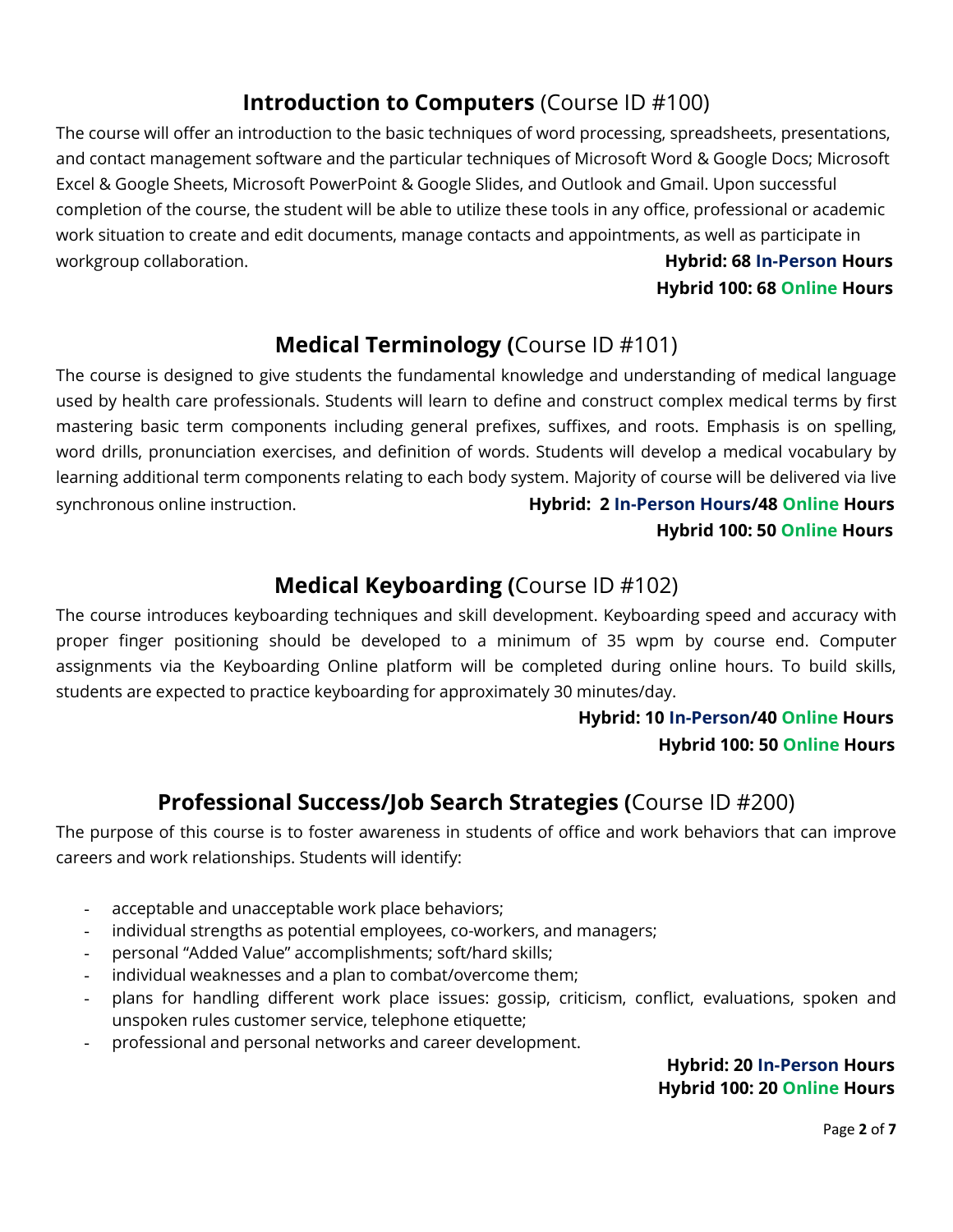## **Medical Office Procedures (**Course ID #201)

Upon completion of the course, students will have a working knowledge of basic medical office procedures needed to be successful within an entry-level medical administrative position. The course includes universal hospital and doctor office procedures from making appointments, signing in new patients, billing and coding patient records related to diagnostics and billing, and familiarity with the UB- and CMS-1500 billing forms mandated amongst the Commonwealth of Massachusetts insurance providers.

#### **Hybrid: 45 In-Person Hours Hybrid 100: 45 Online Hours**

### **Business Communications (**Course ID #202)

The course will provide an overview of basic, business writing skills, preparing the student to work in a medical office. Also covered will be all relevant documents required for job search: personal letterhead, business letters, resume format: including skills inventory, two cover letters (reference and regular), thank you notes, reference lists and reference letters. **Hybrid: 36 In-Person Hours** 

 **Hybrid 100: 36 Online Hours**

# **Goals/Job Search Strategies (**Course ID #203)

Upon completion of the course, students will have a working knowledge of how to efficiently and successfully engage the job search process, have a professional resume and references, be fluent and comfortable with the many ways of finding and applying for jobs, and be prepared for employment interviews through planning and organization of the job search. **Hybrid: 36 In-Person Hours**

#### **Hybrid 100: 14 In-Person Hours; 22 Online Hours**

### **Job Shadows (**Course ID #204)

Students will participate in six job shadow/informational interview opportunities (2 hours each) observing employees performing or speaking about their jobs within Mass General Brigham, Salem Hospital or other ancillary or partnered medical facilities. The purpose of Job Shadowing as a component of the MediClerk Training Program is to expose students to a range of positions and opportunities for which each are being trained. Students research and analyze aligned job descriptions in advance of each presentation and prepare questions for the scheduled speakers. Following the presentation, students report back personal observations of work place behaviors and skills needed for each position and they own reflections on whether or not the position aligns with their own career goals. Professional thank you letters are prepared as part of the Business Communications course.

> **Hybrid: 12 In-Person Hours Hybrid 100: 12 Online Hours**

> > Page **3** of **7**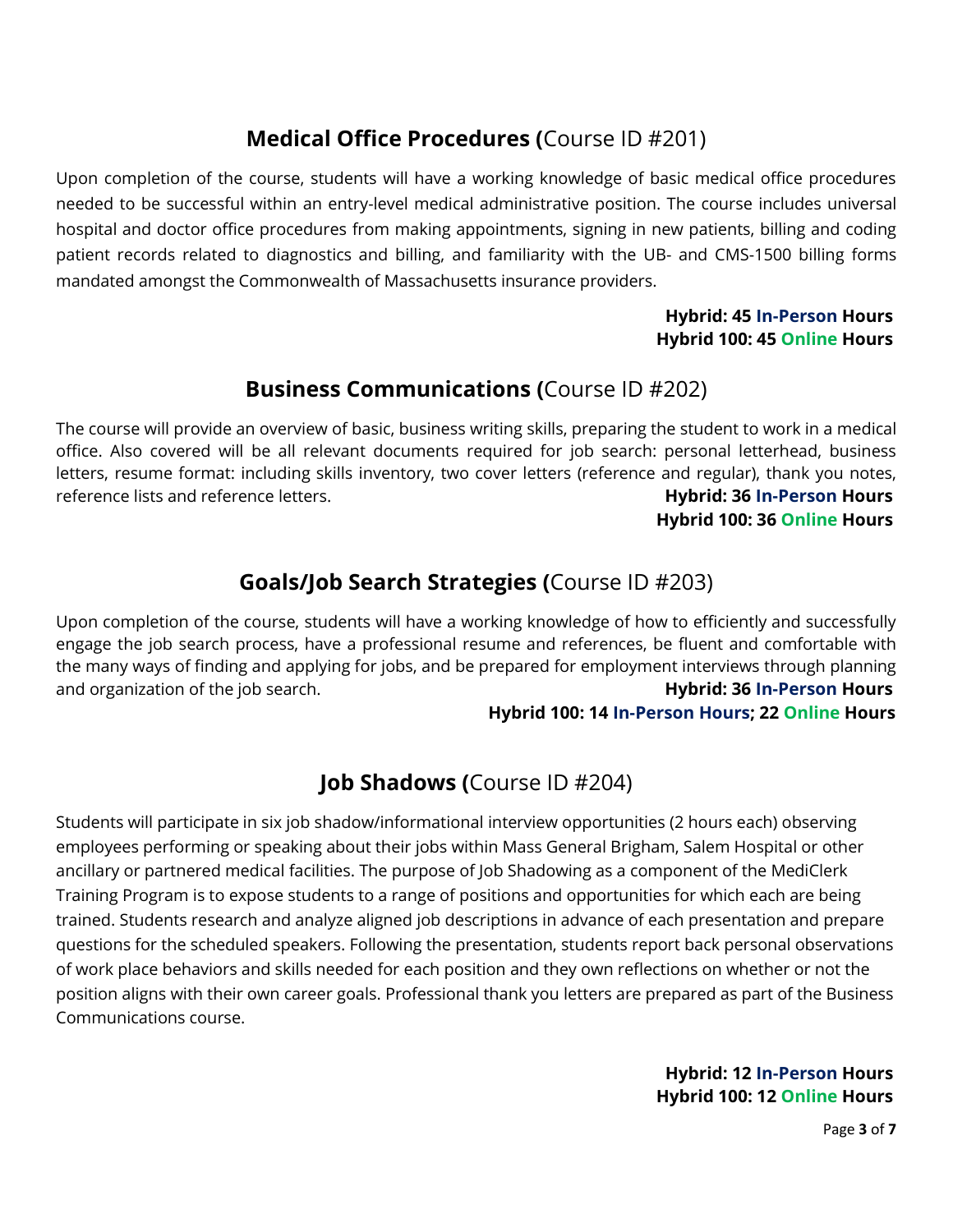### **Internships (**Course ID #205)

The MediClerk Training Program provides each student with a 2-week internship, offering applied work experience within a particular and/or preferred medical setting. The purpose of the internship is to acquaint students with various tasks required for a specific position or department, as well as to increase opportunities for applied or field training. An internship gives a potential employer the opportunity to see the skills and participation levels of the student. The internship is a required part of training. Students are evaluated on attendance and completion of tasks assigned by internship mentors. Internships are managed by the Wellspring Community Education Coordinator of Job Training Initiatives.

#### **Hybrid: 65 In-Person, Work-site Hours Hybrid 100: 65 In-Person, Work-site Hours**

### **Technical Laboratory (**Course ID #206)

The MediClerk Training Program, consistent with research-based innovative adult learning practices, is a product-based curriculum, requiring enrolled students to demonstrate applied skills proficiency within simulated work environments, projects or tasks. Classroom teachers design project-based assessments to be completed by students within the technical laboratory both in-person and online. Teachers support students within the laboratory experience to generate products consistent with medical professional standards. The products become the primary means for MediClerk to assess and grade student achievement and determine the overall synthesis of learning from other MediClerk courses.

> **Hybrid: 24 In-Person Hours; 44 Online Hours Hybrid 100: 21 In-Person Hours; 47 Online Hours**

### **450 TOTAL PROGRAM HOURS**

### **Instructional Staff**

Susan Bagley Koyle, Ph.D. Media Studies, Rutgers University Nancy Bouchard, B.S, Education, Northeastern University Gina Frey, M.Ed. Adult Learning and Organizational Learning/Nonprofit Management, Northeastern University Mary Ellen McNeil, B.S. Education, UMASS Lowell Mary Beth Tobin, B.A. Education, Northeastern University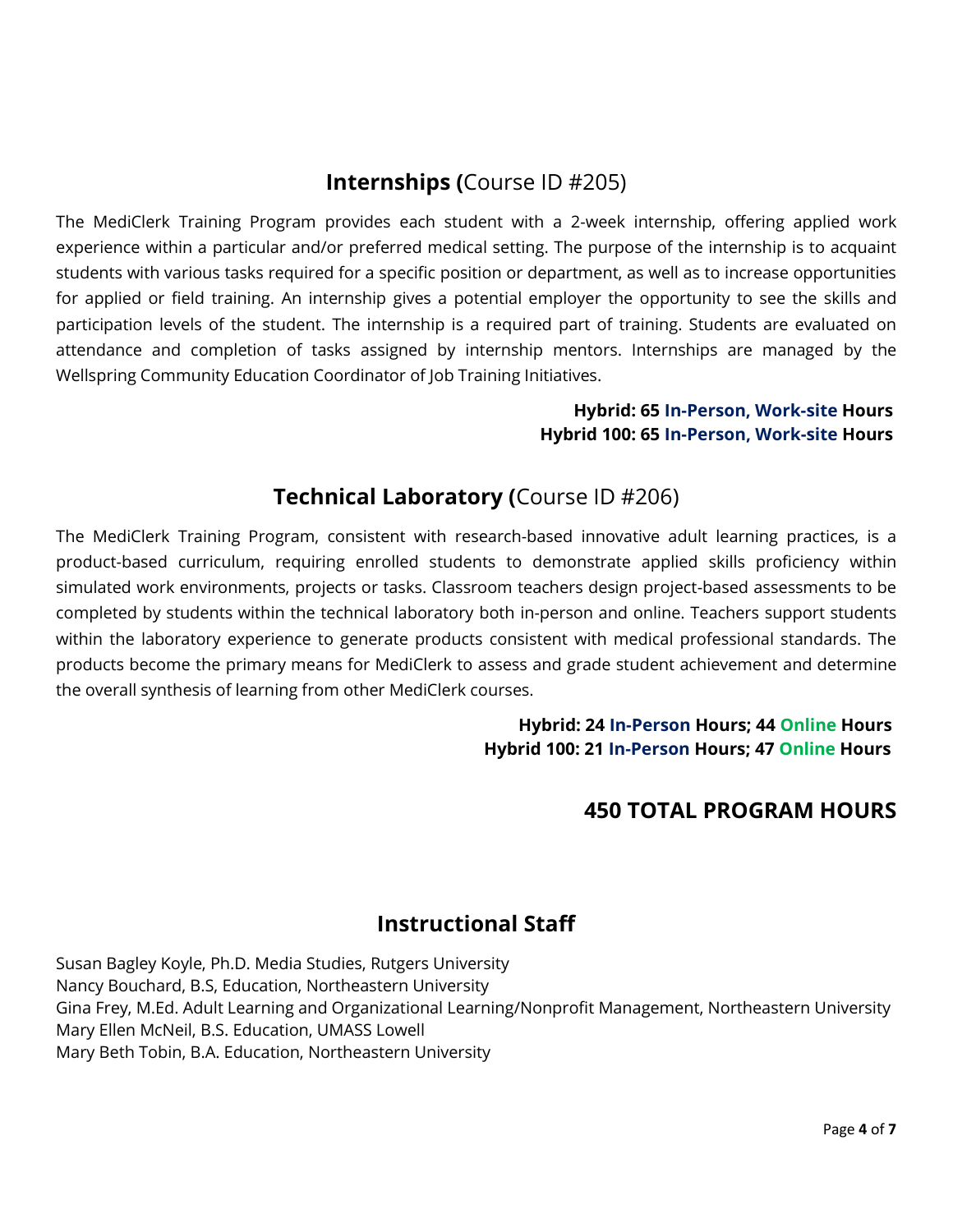#### **Addendum**

#### **Policy on Accommodations for Work-Based Activities**

The structured work-based learning activities within the WCE MediClerk Training Program are conducted within supervised work settings external to the MediClerk Training Program for the purpose of providing students with exposure to experiences aimed at supporting job placement outcomes in healthcare administration and related occupations. Work-based activities are outlined in the MediClerk Course Catalogue as excerpted below.

**Job Shadows (Course ID #204):** Students will participate in six job shadow/informational interview opportunities (2 hours each) observing employees performing or speaking about their jobs within Mass General Brigham, Salem Hospital or other ancillary or partnered medical facilities. The purpose of Job Shadowing as a component of the MediClerk Training Program is to expose students to a range of positions and opportunities for which each are being trained. Students research and analyze aligned job descriptions in advance of each presentation and prepare questions for the scheduled speakers. Following the presentation, students report back personal observations of work place behaviors and skills needed for each position and they own reflections on whether or not the position aligns with their own career goals. Professional thank you letters are prepared as part of the Business Communications course.

#### **Hybrid: 12 In-Person Hours Hybrid 100: 12 Online Hours**

**Internship (Course ID #205):** The MediClerk Training Program provides each student with a 2-week internship, offering applied work experience within a particular and/or preferred medical setting. The purpose of the internship is to acquaint students with various tasks required for a specific position or department, as well as, to increase opportunities for applied or field training. An internship gives a potential employer the opportunity to see the skills and participation levels of the student. The internship is a required part of training. Students are evaluated on attendance and completion of tasks assigned by internship mentors. Internships are managed by the Wellspring Community Education Coordinator of Job Training Initiatives.

#### **Hybrid: 65 In-Person, Work-site Hours Hybrid 100: 65 In-Person, Work-site Hours**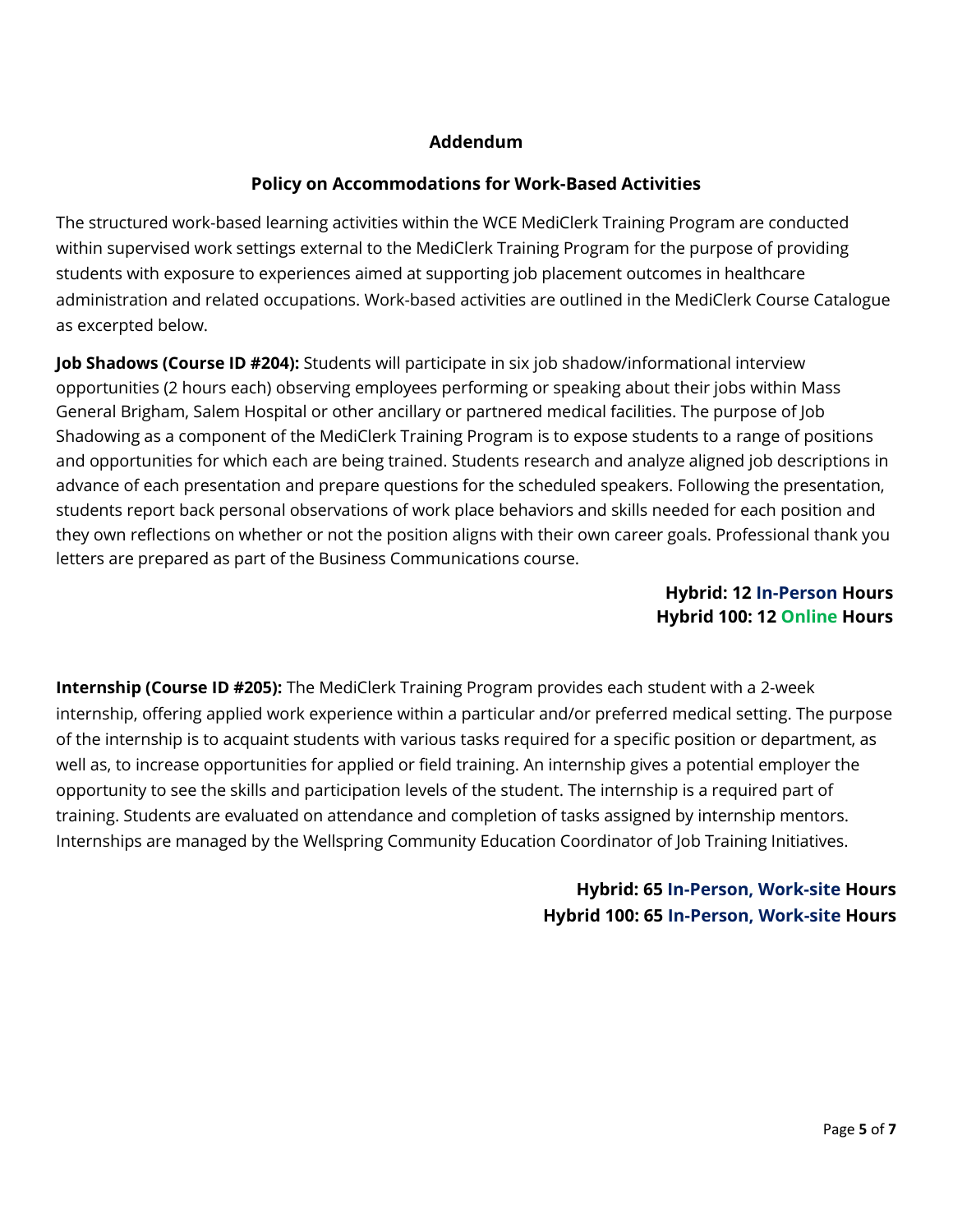**Accommodations for Work-Based Activities:** On a case-by-case basis, accommodations may be granted for students who are unable to complete the internship component of the onsite work-based activities within the 15-week enrollment period. All requests for accommodations must be submitted in writing for approval by the WCE Director of Job Training Initiatives.

#### **Sector-based employment in lieu of Internship**

If an enrolled MediClerk student secures and begins employment in a target health care occupation or related position *before* the completion of a work-based internship the student may request to have the first 65 hours of said employment count towards the fulfillment of the MediClerk Training Program's 65-hour internship requirement (Course ID #205). The student must have completed all MediClerk coursework in good academic standing (3.0 average or higher) and be otherwise eligible for graduation from the program. The request for accommodation must include:

- A signed Request to accept sector-based employment in lieu of internship form. The form must include the student/employee's signature, title and date of hire. The form must also include the signature, job title and contact information for the student/employee's immediate supervisor.
- A copy of the student/employee's job description

If the request is approved, the student/employee must provide the following in order to receive a Certificate of Completion from the WCE MediClerk Training Program.

• Pay stubs verifying completion of two-weeks of full-time employment (30 hours or more.) Student/employees hired on a part-time basis must provide verification of 65 hours worked.

#### **Extension of Internship Requirement**

If, for unforeseen circumstances related to health or personal matters, an enrolled MediClerk student is unable to participate in or complete an internship during the designated weeks of the program, but does not seek to withdraw from the program, the student may request an extension to fulfill the internship requirement. The request must be submitted in writing for approval by the WCE Director of Job Training Initiatives and must be received by the student at least one business day in advance of the internship placement. (For internships slated to begin on Monday morning, a request for accommodation must be received by 12 p.m. the Friday before.) In the case of a medical or other emergency, the request for accommodation may be submitted in writing within 5 business days of the incident.

If the accommodation is granted, *and* the student is in good academic standing (3.0 average or higher), *and*  the student is otherwise eligible for graduation from the program, the student may be awarded a provisional certificate of completion. Students will then have up to 180 days to either: a) complete the 65-hour internship requirement, or b) submit a Request to Accept Sector-Based Employment in Lieu of Internship Accommodation. After successful completion of the requirement, a student will receive a Certificate of Completion from the WCE MediClerk Training Program.